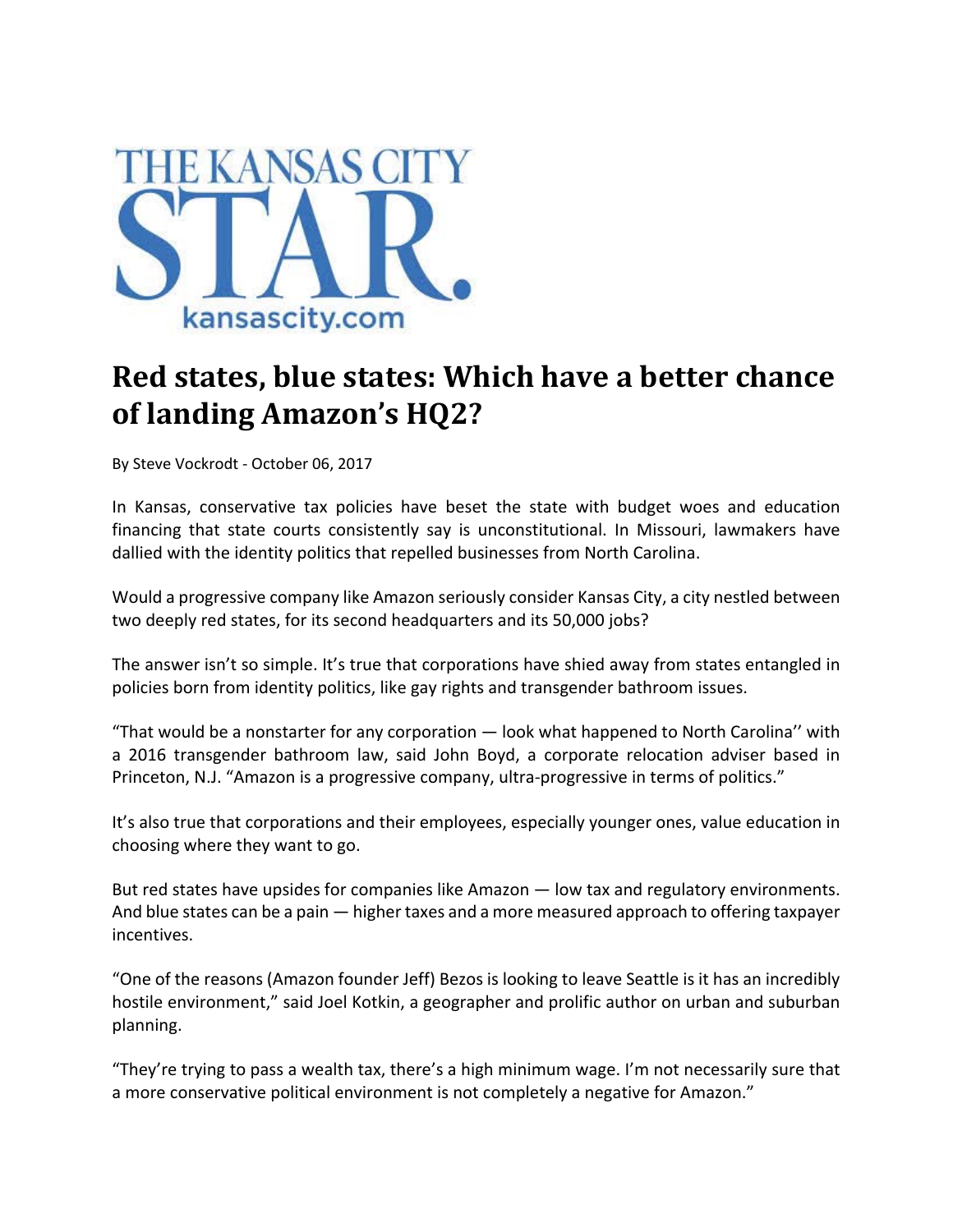As Amazon is calling its second headquarters HQ2. Cities have until Oct. 19 to submit their proposals in hopes of convincing the company of their merits.

In most any city, and certainly in Kansas City, Amazon would become the largest employer.

And while cities are leading the push for HQ2, state legislatures are sure to play a role, ranging from crafting incentive packages for Amazon to setting labor, education and social policies that may affect Amazon's thinking.

## **Why a red state might work for Amazon**

Kotkin, who is advising the Kansas City Area Development Council on its effort to land HQ2, said conservative state legislatures enact policies that are more welcoming to businesses than liberal, coastal states.

What red, inland states lack in natural amenities coveted by in-demand workers — mountains, beaches — they strive to make up for with pro-business policies in order to compete with coastal cities.

Lower taxes and more permissiveness for companies in what's called the "disruption economy" — Uber, Lyft and Amazon, as a few examples — could stand in the Midwest's favor.

"The tech guys like to see themselves as being progressive but they don't want to give up their money, they don't want to give up their power," Kotkin said. "The left is among the most hostile to Uber, to Amazon, to the disruption economy. Not necessarily for bad reasons."

Other factors like right-to-work laws in effect in both Kansas and Missouri — Amazon is not regarded as a union-friendly company  $-$  could also help Kansas City's chances.

"If you're the red state, one you're going to have a lot of the business‐friendly policies that Amazon islooking for in terms of low regulation, low cost, lower taxes," said Aaron Renn, a senior fellow with the Manhattan Institute for Policy Research who has been closely following Amazon's pursuit of HQ2.

"Chances are you've also got a legislature that is very keen to cater to the needs of business, even overly cater to business."

That may be helpful when it comes to crafting special legislation for tailored incentive packages for Amazon.

Both Kansas and Missouri have long track records offering new and special incentives for large companies and developments. Kansas in the late 1990s assembled sales tax revenue bond (called STAR bonds) that shortly after lured NASCAR's Kansas Speedway to Wyandotte County.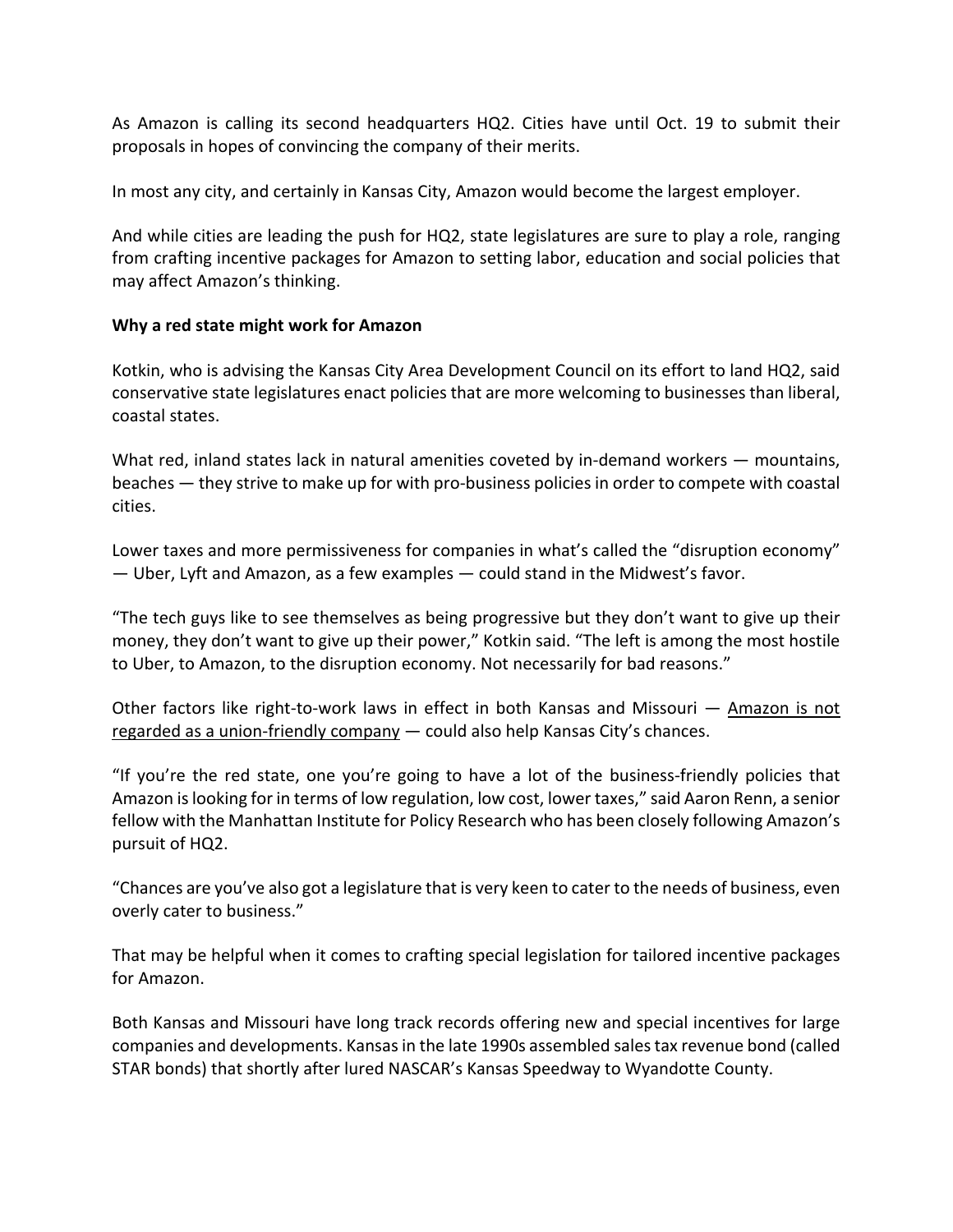Missouri has also assembled what's referred to as "megadeal" legislation in the past.

Special incentives for a Bombardier manufacturing plant near Kansas City International Airport and a Boeing operation in St. Louis were passed by the Missouri General Assembly within the last 10 years, although neither company bit on Missouri. But similar measures were helpful in expanding the Ford Assembly Plant in Claycomo.

Former Kansas City Mayor Mark Funkhouser said social issue baggage tied to the conservative legislatures didn't come into play when companies expressed interest in Kansas City. He said it mostly came down to how much public money would be involved.

Kansas City Manager Troy Schulte discusses the city's prospects for winning the Amazon headquarters with The Star's editorial board members Colleen McCain Nelson and Melinda Henneberger.

Colleen McCain Nelson, Melinda Henneberger, and Beth Welsh The Kansas City Star

"The only thing that came up is essentially how much money would they give us," Funkhouser said. "The social issues thing never came up."

One exception Funkhouser recalled was in 2007 when the Stowers Institute for Medical Research in Kansas City suspended plans for a \$300 million expansion due to efforts in the Missouri General Assembly to limit stem cell research.

"But that was it," Funkhouser said.

## **Why a red state might not work for Amazon**

Experts in corporate relocation downplay the effect that social policies have on business decisions, so long as they don't veer too far into LGBTQ and transgender issues.

North Carolina suffered significant backlash when it passed a transgender bathroom bill in 2016.

The NCAA said it would not hold tournament events in North Carolina, where college football and college basketball would otherwise be especially popular draws. PayPal abandoned plans for a facility that was expected to add more than \$2 billion to the state's economy.

North Carolina lawmakers eventually relented and repealed the bill earlier this year.

Missouri and Kansas have dabbled in similar legislative pursuits, but the more stringent social issue laws never passed amid backlash from business communities in Kansas City and Missouri.

More detrimental to Kansas City's chances for Amazon HQ2 is education policy in both states.